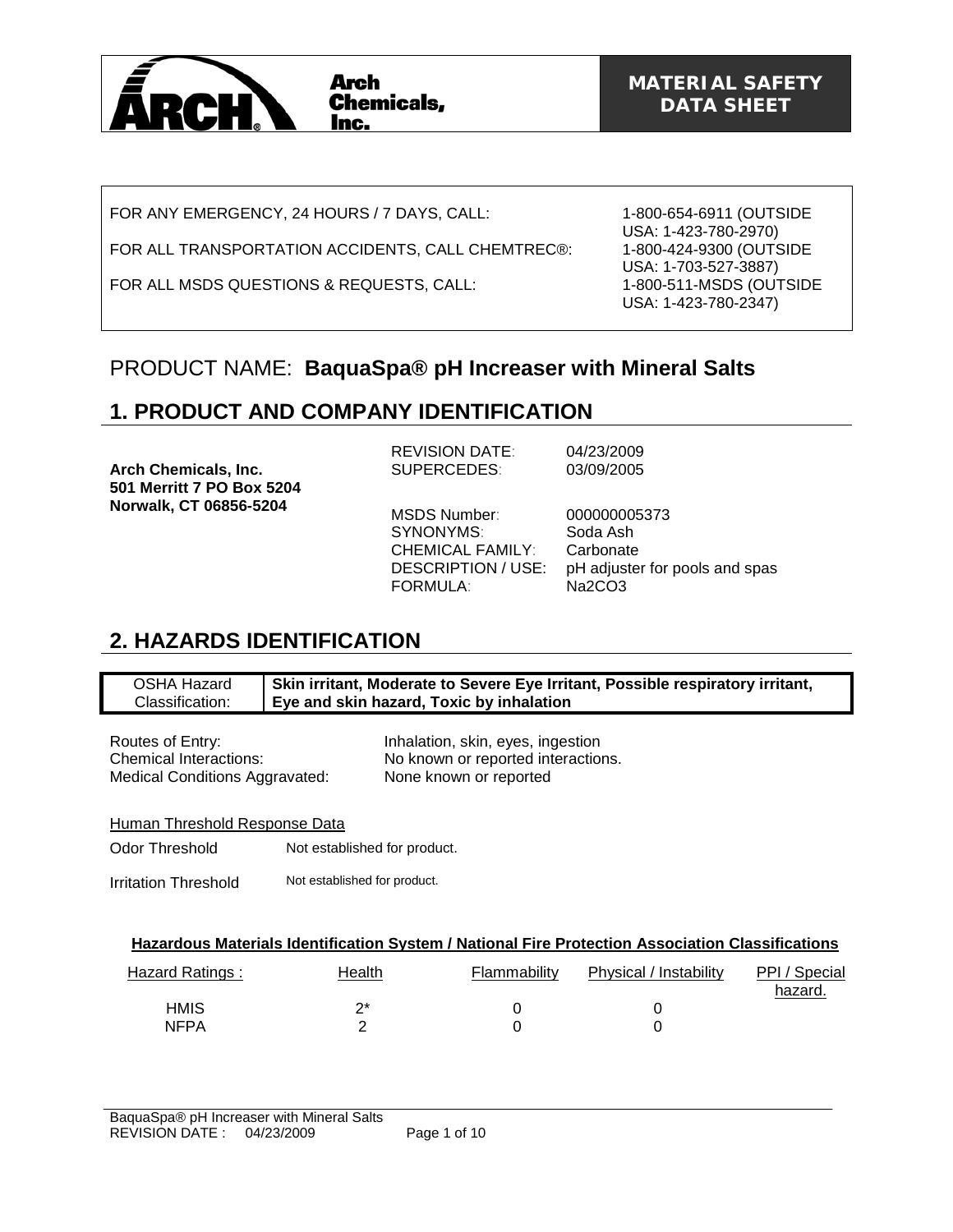

### Immediate (Acute) Health Effects

| Inhalation Toxicity:         | Inhalation of dust may cause irritation to the mucous membranes of the<br>respiratory tract. Any irritation would be transient with no permanent<br>damage expected. Subsequent coughing and shortness of breath may<br>also occur from inhalation of this product. Toxic by inhalation.                                                 |
|------------------------------|------------------------------------------------------------------------------------------------------------------------------------------------------------------------------------------------------------------------------------------------------------------------------------------------------------------------------------------|
| Skin Toxicity:               | Contact with intact skin may cause slight to mild irritation consisting of<br>reversible redness. Contact with abraded skin may cause moderate<br>irritation consisting of transient redness and swelling. This irritant effect<br>would not be expected to result in permanent damage. Not expected to<br>be toxic from dermal contact. |
| Eye Toxicity:                | May cause moderate to severe irritation, consisting of redness, swelling,<br>and mucous membrane discharge to the conjunctiva. Minor corneal<br>involvement may occur with possible impairment of vision if product is<br>not rinsed immediately from the eyes.                                                                          |
| Ingestion Toxicity:          | Ingestion may cause irritation of the gastrointestinal tract and<br>gastrointestinal discomfort with any or all of the following symptoms:<br>nausea, vomiting or diarrhea. Ingestion of large amounts may produce<br>ulceration to the GI tract. Slightly toxic if swallowed.                                                           |
| Acute Target Organ Toxicity: | Contact with the eyes and mucous membranes causes transient<br>irritation. Minor corneal involvement may occur if product is not rinsed<br>immediately from the eyes. Inhalation may cause irritation. Contact with<br>skin causes irritation.                                                                                           |

### Prolonged (Chronic) Health Effects

| Carcinogenicity:                           | This product is not known or reported to be carcinogenic by any<br>reference source including IARC, OSHA, NTP or EPA.                                                    |
|--------------------------------------------|--------------------------------------------------------------------------------------------------------------------------------------------------------------------------|
| Reproductive and                           | This chemical has been tested in laboratory animals and no evidence of                                                                                                   |
| Developmental Toxicity:                    | teratogenicity was seen.                                                                                                                                                 |
| Inhalation:                                | There are no known or reported effects from chronic exposure except for<br>effects similar to those experienced from acute exposure.                                     |
| <b>Skin Contact:</b>                       | Repeated or prolonged skin exposure may cause dermatitis and<br>possible "soda ulcers" (blistering) of the hands and wrists. This can<br>result in secondary infections. |
| Ingestion:                                 | There are no known or reported effects from chronic ingestion except for<br>effects similar to those experienced from single exposure.                                   |
| Eye Contact:                               | Minor corneal involvement may occur with possible impairment of vision<br>if product is not rinsed immediately from the eyes.                                            |
| Sensitization:                             | This material is not known or reported to be a skin or respiratory<br>sensitizer.                                                                                        |
| Chronic Target Organ Toxicity:             | There are no known or reported effects to humans from repeated<br>exposure to this product.                                                                              |
| Supplemental Health Hazard<br>Information: | No additional health information available.                                                                                                                              |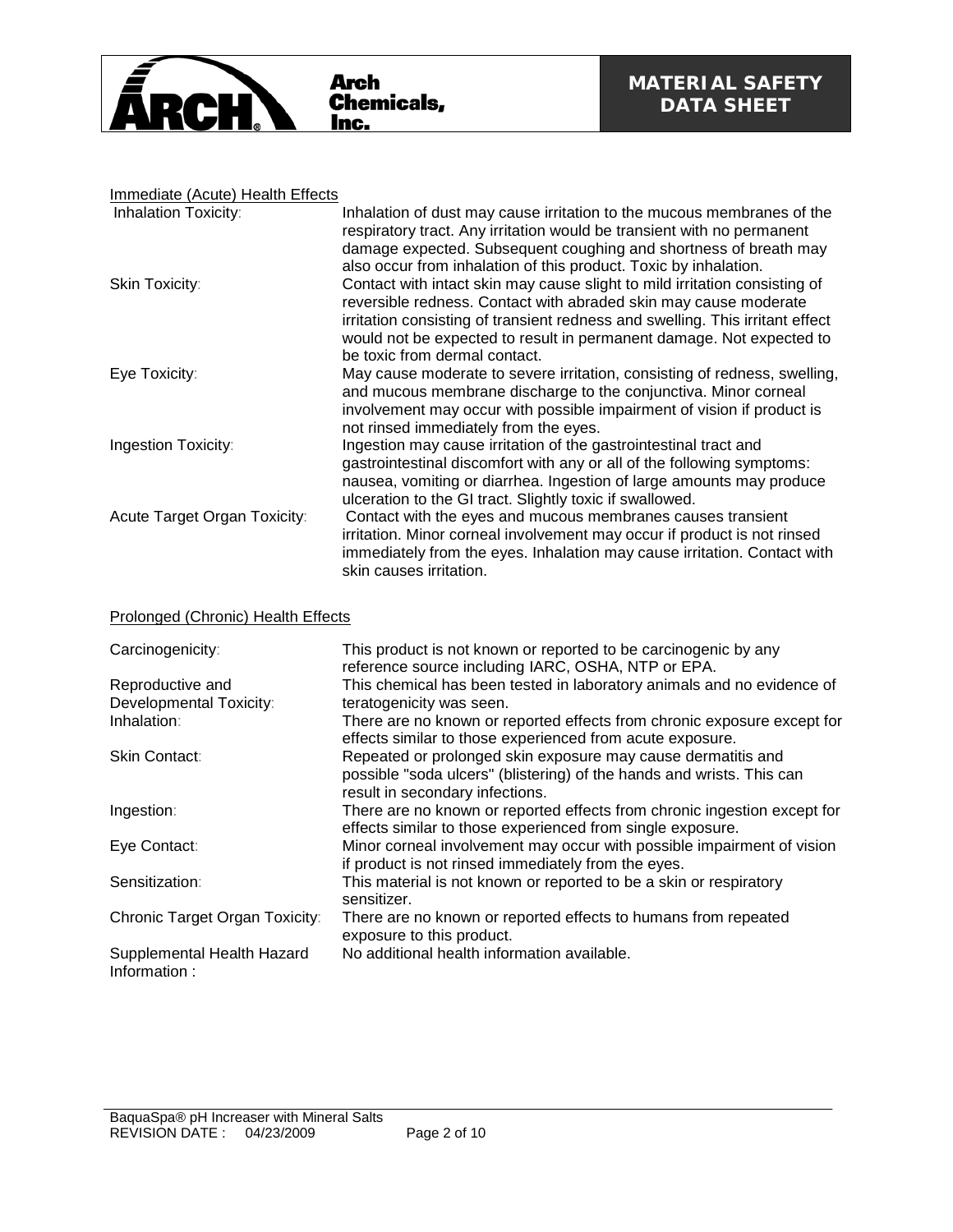

## **3. COMPOSITION / INFORMATION ON INGREDIENTS**

 $CAS OR CHEMICAL NAME$   $CAS #$   $% RANGE$ 

Sodium carbonate 61 1 200 100 100 100 497-19-8 98.8 - 99.0 497-19-8

# **4. FIRST AID MEASURES**

| Inhalation:   | IF INHALED: Remove individual to fresh air. Seek medical attention if breathing<br>becomes difficult or if respiratory irritation develops. If not breathing, give artificial<br>respiration. Call for medical assistance.                          |
|---------------|-----------------------------------------------------------------------------------------------------------------------------------------------------------------------------------------------------------------------------------------------------|
| Skin Contact: | IF ON SKIN: Immediately flush skin with plenty of water for 15 minutes. If clothing<br>comes in contact with the product, the clothing should be removed immediately<br>and laundered before re-use. Seek medical attention if irritation develops. |
| Eye Contact:  | IF IN EYES: Immediately flush eyes with plenty of water for at least 15 minutes.<br>Seek medical attention immediately.                                                                                                                             |
| Ingestion:    | IF SWALLOWED: Call a physician immediately. DO NOT induce vomiting unless<br>directed to do so by a physician. Never give anything by mouth to an unconscious<br>person.                                                                            |

## **5. FIRE FIGHTING MEASURES**

| Flammability Summary (OSHA):                                                                                                          | Product is not known to be flammable, combustible, pyrophoric or<br>explosive.                                                                                                                        |
|---------------------------------------------------------------------------------------------------------------------------------------|-------------------------------------------------------------------------------------------------------------------------------------------------------------------------------------------------------|
| <b>Flammable Properties</b><br>Flash Point:<br><b>Autoignition Temperature:</b>                                                       | Not applicable<br>Not applicable                                                                                                                                                                      |
| Fire / Explosion Hazards:<br><b>Extinguishing Media:</b><br>Fire Fighting Instructions:                                               | Material will not ignite or burn.<br>Choose extinguishing media suitable for surrounding materials.<br>In case of fire, use normal fire-fighting equipment and the personal                           |
| <b>Hazardous Combustion Products:</b><br>Upper Flammable / Explosive Limit, % in air:<br>Lower Flammable / Explosive Limit, % in air: | protective equipment recommended in Section 8 to include a NIOSH<br>approved self-contained breathing apparatus.<br>Carbon monoxide, Carbon dioxide, Sodium oxide<br>Not applicable<br>Not applicable |

# **6. ACCIDENTAL RELEASE MEASURES**

Personal Protection for Emergency Situations:

Use the personal protective equipment recommended in Section 8 and a NIOSH approved self-contained breathing apparatus.

Spill Mitigation Procedures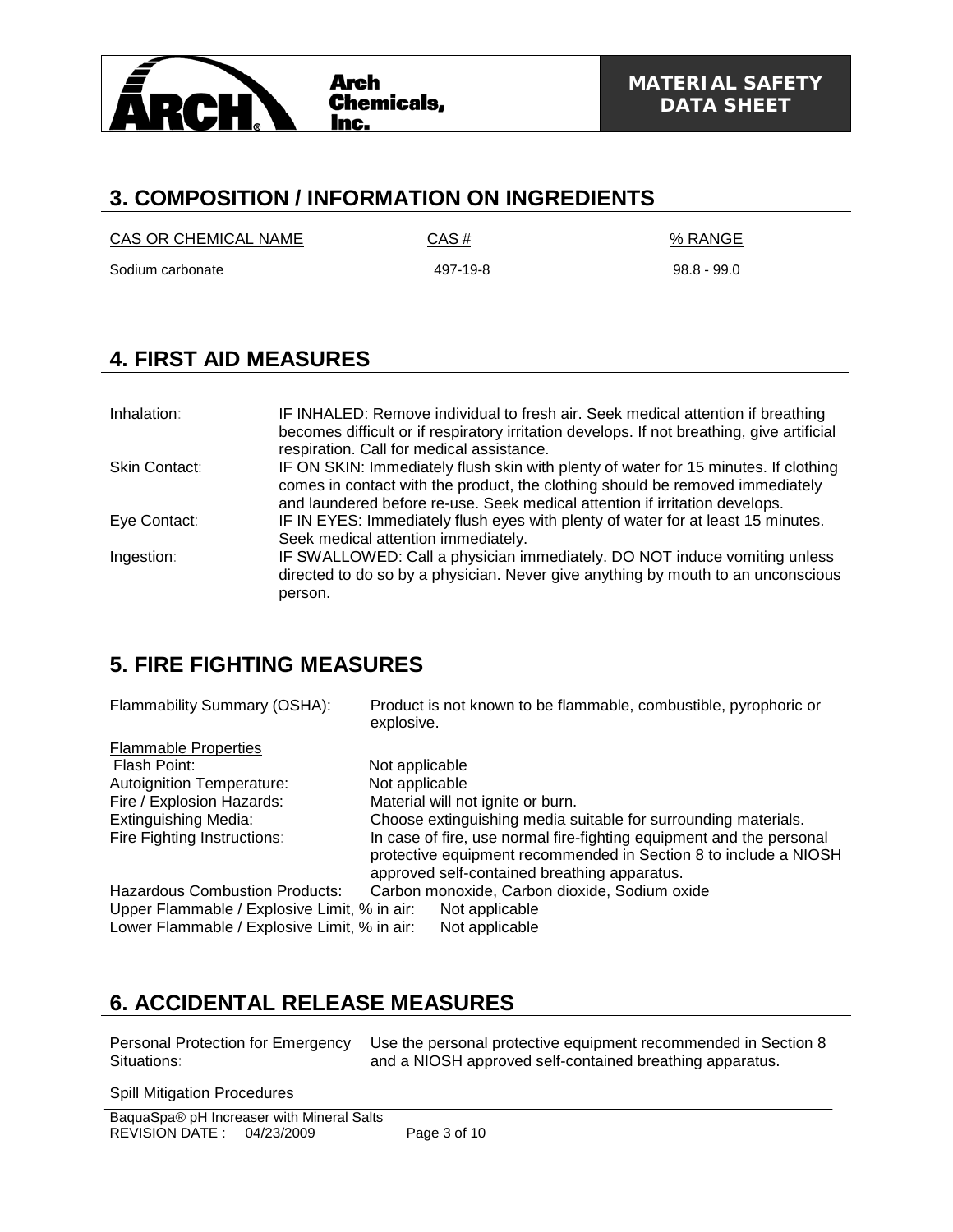

## **7. HANDLING AND STORAGE**

| Handling:                           | Do not take internally. Avoid contact with skin, eyes and clothing.  |
|-------------------------------------|----------------------------------------------------------------------|
|                                     | Upon contact with skin or eyes, wash off with water. Avoid breathing |
|                                     | dust from this material.                                             |
| Storage:                            | Store in a cool, dry place. Isolate from incompatible materials.     |
| Incompatible Materials for Storage: | Refer to Section 10, "Incompatible Materials."                       |

Section 13, Disposal Consideration.

## **8. EXPOSURE CONTROLS / PERSONAL PROTECTION**

| Ventilation:                                    | Otherwise use general exhaust ventilation.                                                | Local exhaust ventilation is recommended if significant dusting occurs.     |                 |
|-------------------------------------------------|-------------------------------------------------------------------------------------------|-----------------------------------------------------------------------------|-----------------|
| Protective Equipment for Routine Use of Product |                                                                                           |                                                                             |                 |
| Respiratory Protection:                         | approved respirator.                                                                      | Respiratory protection not normally needed. If dusting occurs, wear a NIOSH |                 |
| Respirator Type:                                | Wear a NIOSH approved N95 respirator.                                                     |                                                                             |                 |
| Skin Protection:                                | provided in the immediate work area.                                                      | Wear impervious gloves to avoid skin contact. A safety shower should be     |                 |
| Eye Protection:                                 | Use chemical goggles. Emergency eyewash should be provided in the<br>immediate work area. |                                                                             |                 |
| Protective Clothing Type:                       | Natural rubber, Neoprene, Nitrile                                                         |                                                                             |                 |
| <b>Exposure Limit Data</b>                      |                                                                                           |                                                                             |                 |
| <b>CHEMICAL NAME</b><br>No Data Found           | CAS#                                                                                      | Name of Limit                                                               | <b>Exposure</b> |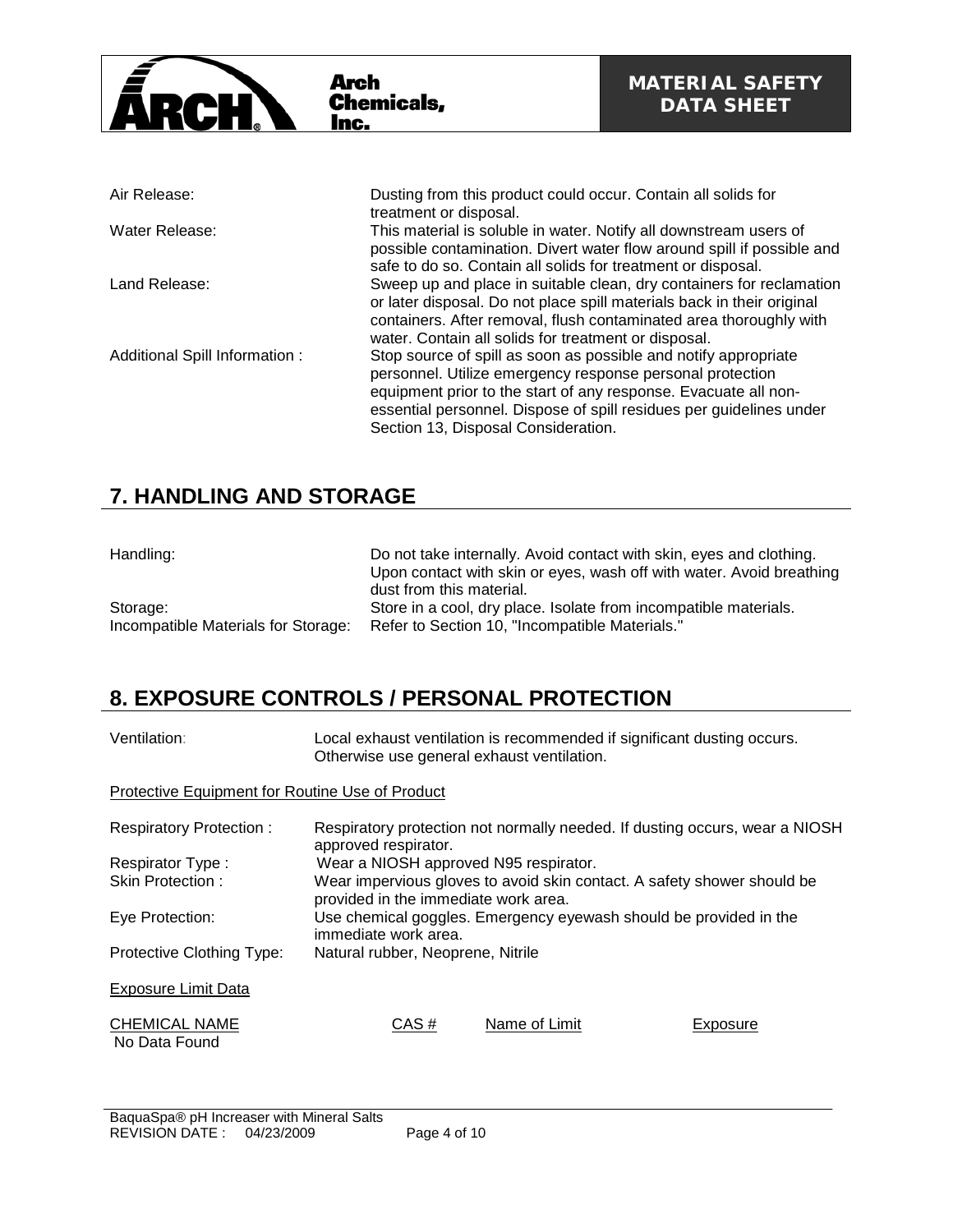

## **9. PHYSICAL AND CHEMICAL PROPERTIES**

Physical State:<br>
Form aranu Color: white Odor: None<br>Molecular Weight: 105.99 Molecular Weight: Specific Gravity : 2.5090 pH : 11.4 1% solution<br>Boiling Point: Decomposes Boiling Point: Freezing Point: No data Melting Point: No data<br>Density: 1.0400 Density: Vapor Pressure: Not applicable Vapor Density:<br>
Viscosity: Not applicable<br>
Viscosity: Not applicable Fat Solubility: No data Solubility in Water: 33.2% max. Partition coefficient noctanol/water: Evaporation Rate: Not applicable<br>
Oxidizing: No data Oxidizing: Volatiles, % by vol.: Not applicable<br>VOC Content No data VOC Content No data<br>
HAP Content No data HAP Content

granular Not applicable Not applicable

## **10. STABILITY AND REACTIVITY**

Decomposition Temperature:

Stability and Reactivity Summary: Stable under normal conditions. Not sensitive to mechanical shock. Not sensitive to static discharge. Product will not undergo hazardous polymerization. Conditions to Avoid: High temperatures, Contact with incompatible substances Chemical Incompatibility: Aluminum powder, acids, Fluorine, Molten lithium Hazardous Decomposition Products: Carbon monoxide, Carbon dioxide, Sodium oxide<br>Decomposition Temperature: 851°C

# **11. TOXICOLOGICAL INFORMATION**

| Component Animal Toxicology                |                                                  |
|--------------------------------------------|--------------------------------------------------|
| Oral LD50 value:<br>Sodium carbonate       | = 4,090 mg/kg<br>LD50<br>Rat                     |
| Dermal LD50 value:<br>Sodium carbonate     | Believed to be $> 2,000$ mg/kg<br>Rabbit<br>LD50 |
| Inhalation LC50 value:<br>Sodium carbonate | Inhalation LC50 $1 h = 4.6 M G/L$<br>Rat         |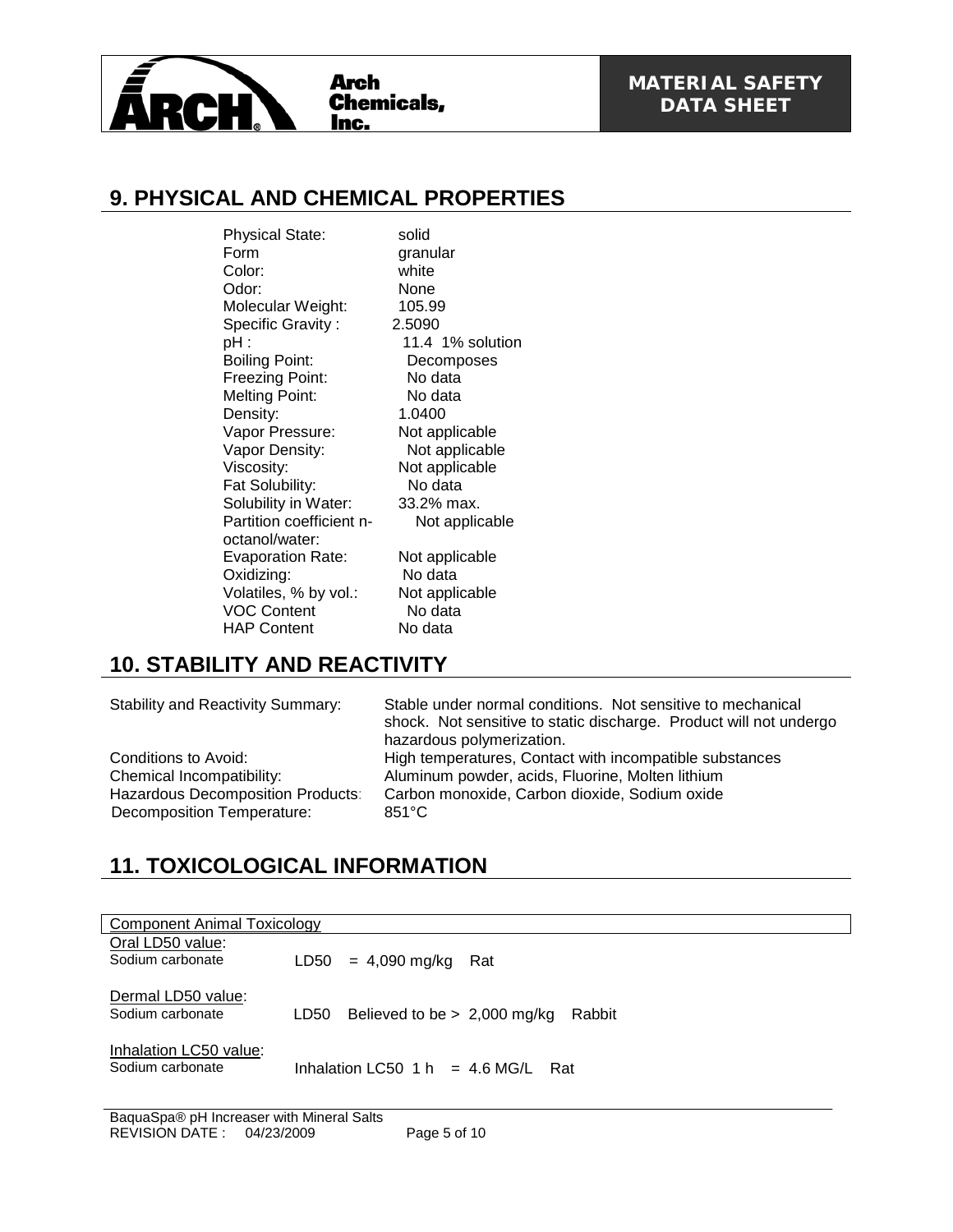

| <b>Product Animal Toxicity</b>                                                                                                            |                                                                                                                                                                                                                                                                                                                                                                                                                                                                     |  |  |
|-------------------------------------------------------------------------------------------------------------------------------------------|---------------------------------------------------------------------------------------------------------------------------------------------------------------------------------------------------------------------------------------------------------------------------------------------------------------------------------------------------------------------------------------------------------------------------------------------------------------------|--|--|
| Oral LD50 value:                                                                                                                          | Believed to be approximately 4,090 mg/kg<br>LD50<br>rat                                                                                                                                                                                                                                                                                                                                                                                                             |  |  |
| Dermal LD50 value:                                                                                                                        | Believed to be $> 2,000$ mg/kg<br>LD50<br>rabbit                                                                                                                                                                                                                                                                                                                                                                                                                    |  |  |
| Inhalation LC50                                                                                                                           | LC50 1 h Believed to be approximately 4.6 MG/L<br>rat                                                                                                                                                                                                                                                                                                                                                                                                               |  |  |
| value:                                                                                                                                    |                                                                                                                                                                                                                                                                                                                                                                                                                                                                     |  |  |
| Skin Irritation:                                                                                                                          | This material is expected to be mildly to moderately irritating.                                                                                                                                                                                                                                                                                                                                                                                                    |  |  |
| Eye Irritation:                                                                                                                           | This material is expected to be moderately to severely irritating.                                                                                                                                                                                                                                                                                                                                                                                                  |  |  |
| <b>Skin Sensitization:</b>                                                                                                                | This material is not known or reported to be a skin or respiratory sensitizer.                                                                                                                                                                                                                                                                                                                                                                                      |  |  |
| Acute Toxicity:                                                                                                                           | Contact with the eyes and mucous membranes causes transient irritation. Minor<br>corneal involvement may occur if product is not rinsed immediately from the eyes.<br>Inhalation may cause irritation. Contact with skin causes irritation.                                                                                                                                                                                                                         |  |  |
| Subchronic / Chronic<br>Toxicity:                                                                                                         | Damage to lungs has been observed in laboratory animals from repeated<br>inhalation of high concentrations (70 mg/m3). This damage is characterized by<br>thickening of the walls of the air sacs and a low grade of pulmonary inflammation.<br>The risk to human health is low due to the high concentration required to produce<br>the effect., Repeated or prolonged skin contact with this product may cause<br>dermatitis and blistering.                      |  |  |
| Sodium carbonate                                                                                                                          | Male rats were exposed to an aerosol of 2% aqueous<br>solution of sodium carbonate, 4 hr.day, 5 days/week for<br>3-1/2 months. No effect was observed at a<br>concentration of 10 or 20 mg/cubic meter. At 70<br>mg/cubic meter weight gain was decreased and the<br>lungs showed thickening of the intra-alveolar walls,<br>hyperemia, and lymphoid infiltration., Repeated or<br>prolonged skin contact with this product may cause<br>dermatitis and blistering. |  |  |
| Reproductive and<br>Developmental Toxicity:                                                                                               | This chemical has been tested in laboratory animals and no evidence of<br>teratogenicity was seen.                                                                                                                                                                                                                                                                                                                                                                  |  |  |
| Sodium carbonate                                                                                                                          | This chemical has been tested in laboratory animals<br>and no evidence of teratogenicity was seen.                                                                                                                                                                                                                                                                                                                                                                  |  |  |
| Mutagenicity:                                                                                                                             | This product was determined to be non-mutagenic in the Ames assay. It was<br>also shown to be non-clastogenic in the chromosomal aberration test.                                                                                                                                                                                                                                                                                                                   |  |  |
| Sodium carbonate                                                                                                                          | This product was determined to be non-mutagenic in<br>the Ames assay. It was also shown to be non-<br>clastogenic in the chromosomal aberration test.                                                                                                                                                                                                                                                                                                               |  |  |
| This product is not known or reported to be carcinogenic by any reference<br>Carcinogenicity:<br>source including IARC, OSHA, NTP or EPA. |                                                                                                                                                                                                                                                                                                                                                                                                                                                                     |  |  |

## **12. ECOLOGICAL INFORMATION**

Overview: Practically non- toxic to fish and other aquatic organisms.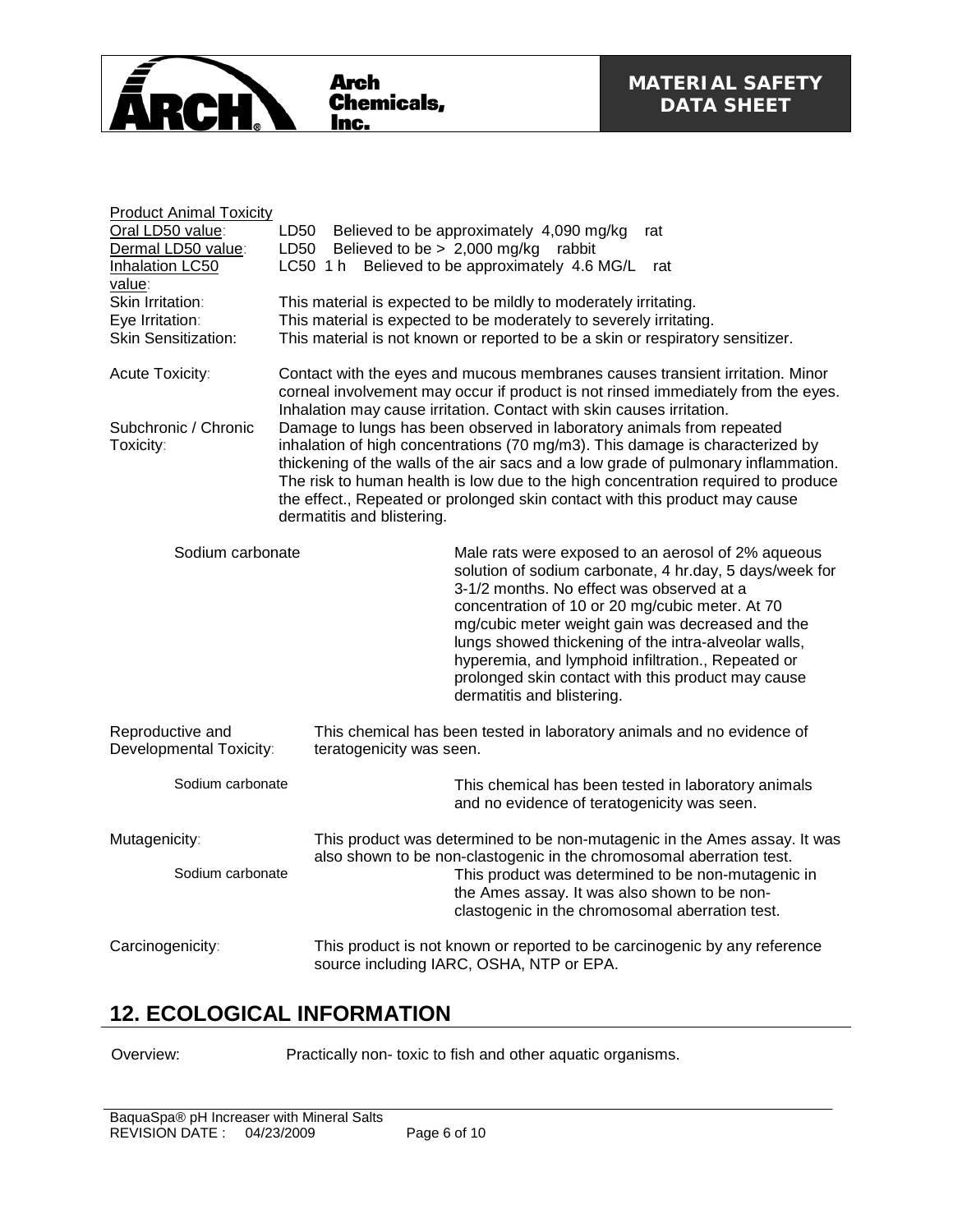

### Ecological Toxicity Values for: **Sodium carbonate**

| Fathead minnow (Pimephales<br>promelas), | - (nominal, static). $96 h$ LC50 < 850 mg/l  |
|------------------------------------------|----------------------------------------------|
| Bluegill                                 | - (nominal, static). $96 h$ LC50 = 320 mg/l  |
| Mosquito fish                            | - (nominal, static). $96 h$ LC50 = 740 mg/l  |
| Daphnia magna,                           | - (nominal, static). $48 h$ LC50= $265 mg/l$ |
| Ceriodaphnia dubia                       | - (nominal) 48 h EC50= 199.82 mg/l           |
| Navicula seminulum (diatom)              | - (nominal, static). $96 h E C50 = 242 mg/l$ |

## **13. DISPOSAL CONSIDERATIONS**

**CARE MUST BE TAKEN TO PREVENT ENVIRONMENTAL CONTAMINATION FROM THE USE OF THE MATERIAL. THE USER OF THE MATERIAL HAS THE RESPONSIBILITY TO DISPOSE OF UNUSED MATERIAL, RESIDUES AND CONTAINERS IN COMPLIANCE WITH ALL RELEVANT LOCAL, STATE AND FEDERAL LAWS AND REGULATIONS REGARDING TREATMENT, STORAGE AND DISPOSAL FOR HAZARDOUS AND NONHAZARDOUS WASTES.** 

Waste Disposal Summary : If this product becomes a waste, it DOES NOT meet the criteria of a hazardous waste as defined under 40 CFR 261, in that it does not exhibit the characteristics of hazardous waste of Subpart C, nor is it listed as a hazardous waste under Subpart D.

Disposal Methods : As a nonhazardous waste, it should be disposed of in accordance with local, state and federal regulations.

Potential US EPA Waste Codes : Not applicable

### **14. TRANSPORT INFORMATION**

Land (US DOT): NOT REGULATED AS A DOT HAZARDOUS MATERIAL<br>Water (IMDG): NOT REGULATED AS A HAZARDOUS MATERIAL, NOT REGULATED AS A HAZARDOUS MATERIAL,

Flash Point: Not applicable Air (IATA): NOT REGULATED AS A HAZARDOUS MATERIAL,<br>Emergency Response Guide Number: Not applicable Emergency Response Guide Number: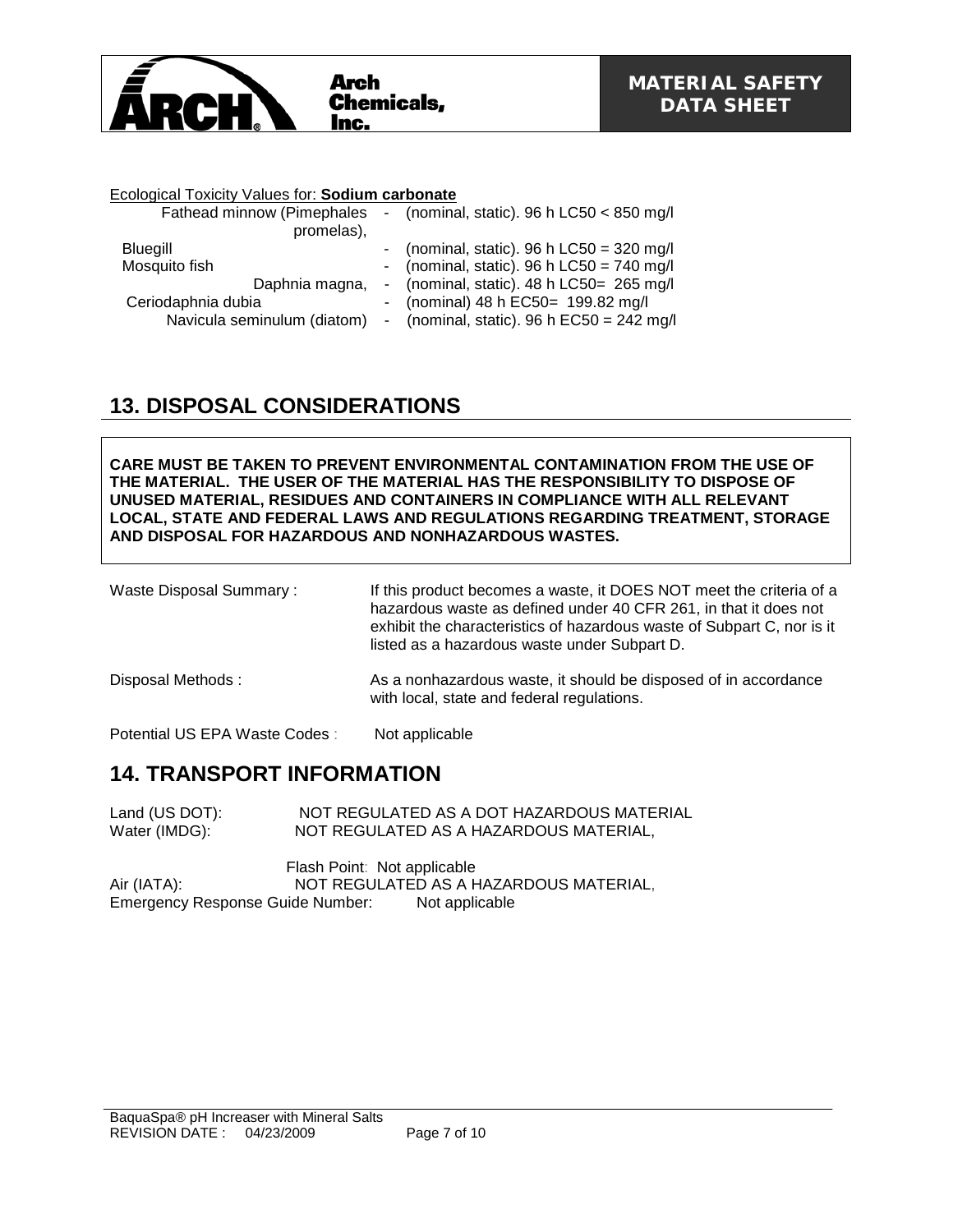

Transportation Notes**:** 1) Inhalation toxicity data indicates product to be toxic by inhalation, however, diameter of over 90% of granules well exceed 10 micron limit. Particles cannot be inhaled through lungs. Inhalation is not a normal route of absorption relative to transportation.

## **15. REGULATORY INFORMATION**

### **UNITED STATES:**

Toxic Substances Control Act (TSCA): The components of this product are listed on the TSCA Inventory of Existing Chemical Substances. EPA Pesticide Registration Number: None established FIFRA Listing of Pesticide Chemicals (40 CFR 180): Not registered in the US under FIFRA.

### **Superfund Amendments and Reauthorization Act (SARA) Title III:**

Hazard Categories Sections 311 / 312 (40 CFR 370.2): Immediate (Acute) Health Hazard, Delayed (Chronic) Health Hazard Physical None

### **Emergency Planning & Community Right to Know (40 CFR 355, App. A):**

#### **Extremely Hazardous Substance Section 302 - Threshold Planning Quantity:** None established

ZUS\_SAR302 TPQ (threshold planning quantity)

### **Reportable Quantity (49 CFR 172.101, Appendix):**

| ZUS_CERCLA Reportable quantity | None established |
|--------------------------------|------------------|
| ZUS_SAR302 Reportable quantity | None established |

### **Supplier Notification Requirements (40 CFR 372.45), 313 Reportable Components**

ZUS\_SAR313 De minimis concentration None established

**Clean Air Act Toxic ARP Section 112r:** CAA 112R None established

**Clean Air Act Socmi:** HON SOC None established

**Clean Air Act VOC Section 111:** None established

**Clean Air Act Haz. Air Pollutants Section 112:** ZUS\_CAAHAP None established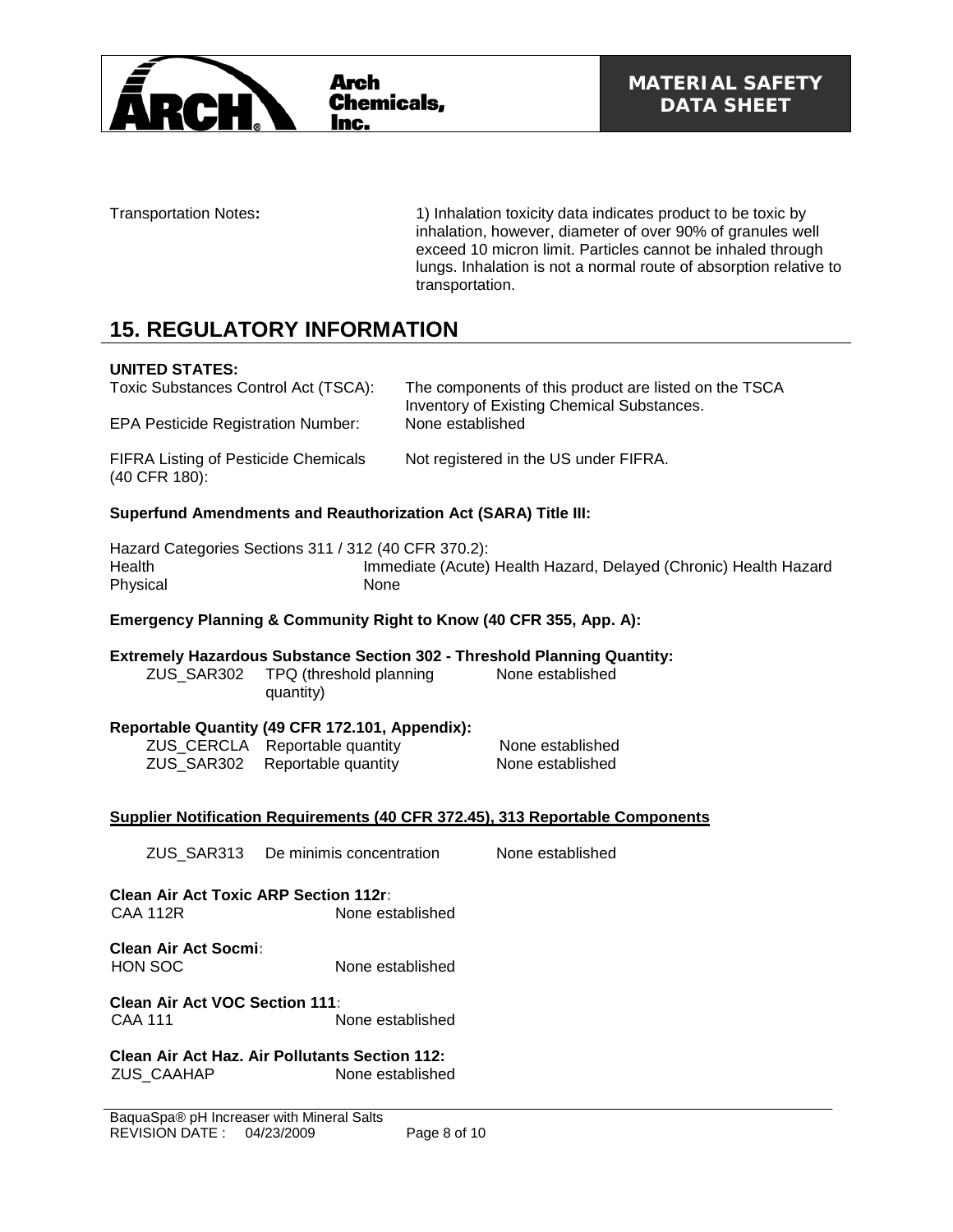

| ZUS CAAHRP | None established |  |
|------------|------------------|--|
| CAA AP     | None established |  |

### **State Right-to-Know Regulations Status of Ingredients**

#### **Pennsylvania:**

| ----------------- |                       |
|-------------------|-----------------------|
| CAS#              | <b>COMPONENT NAME</b> |
| <b>ZUSPA RTK</b>  | None established      |

### **New Jersey:**

| CAS#                | <b>COMPONENT NAME</b> |
|---------------------|-----------------------|
| ZUSNJ<br><b>RTK</b> | None established      |

### **Massachusetts:**

| CAS#                       | <b>COMPONENT NAME</b> |
|----------------------------|-----------------------|
| <b>ZUSMA</b><br><b>RTK</b> | None established      |

### **California Proposition 65:**

| ----------------------------- |                       |
|-------------------------------|-----------------------|
| CAS#                          | <b>COMPONENT NAME</b> |
| ZUSCA_P65                     | None established      |

### **WHMIS Hazard Classification:**

Canada. Canada Hazardous Products Act SOR/88-64 1988-01-20 Concentration by Weight: 1 percent by weight 1429 SODIUM CARBONATE

### **16. OTHER INFORMATION**

MSDS REVISION STATUS : Revised to meet the ANSI standard of 16 sections<br>SECTIONS REVISED: First formulated version in SAP. First formulated version in SAP. Major References : Available upon request.